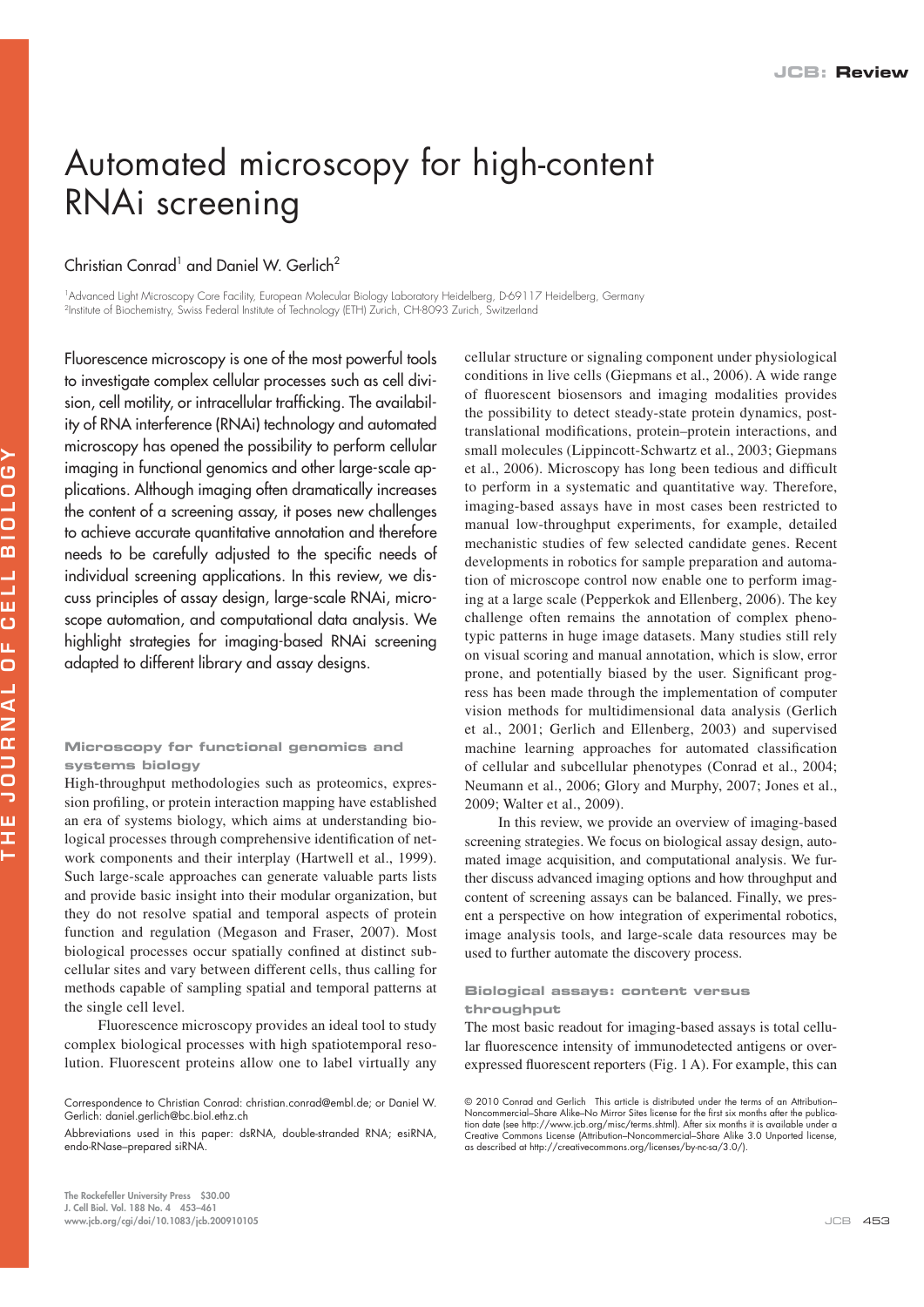

Figure 1. **Examples for imaging-based assays.** (A) Intensity-based assay. In this screen for human genes associated with West Nile virus infection, cell nuclei were labeled with DAPI (blue) and stained by immunofluorescence against a viral epitope (red). Genes that reduced the intensity of viral epitope staining were scored as hits. (left) Negative control (NT-siRNA). (right) Hit (CBLL1-siRNA) identified in the screen. This panel is reprinted with permission from Nature Publishing Group (Krishnan et al., 2008). (B) Morphology-based assay for genes functioning in the assembly of DNA double-strand repair foci. Cells were stained by immunofluorescence for 53BP1, a protein which localizes to spontaneously occurring DNA damage foci, visible as bright green spots (see negative control; left). In a hit obtained in this screen (siRNF168), 53BP1 failed to target to spots and was instead dispersed throughout the nucleoplasm. This panel is reprinted with permission from Elsevier (Doil et al., 2009). (C) Live imaging-based assay for mitotic timing. HeLa cells stably expressing chromatin marker H2B-mCherry (Steigemann et al., 2009) were imaged for 24 h on an incubated screening microscope (Schmitz and Gerlich, 2009). Mitotic phenotypes were detected based on the timing from nuclear breakdown (2 min in siCon) until anaphase (28 min in siCon). Cells depleted for the spindle checkpoint protein Mad2 prematurely enter anaphase (8 min). Images provided by D.W. Gerlich. Bars, 10 μm.

be used to score the expression of marker genes (Müller et al., 2005; Loo et al., 2007), DNA content for cell cycle progression (Kittler et al., 2007), lipoprotein uptake (Bartz et al., 2009), mitochondrial  $Ca^{2+}$  transport (Jiang et al., 2009), or virus entry into cells (Pelkmans et al., 2005; Brass et al., 2008; Krishnan et al., 2008; Plouffe et al., 2008).

Another class of assays scores cellular morphology features (Fig. 1 B). For example, the pattern of cytoskeletal or chromatin markers can serve to probe cellular morphologies (Bakal et al., 2007; Liu et al., 2009), cell division phenotypes (Gönczy et al., 2000; Echard et al., 2004; Sönnichsen et al., 2005; Neumann et al., 2006; Draviam et al., 2007; Goshima et al., 2007), cell cycle progression (Boutros et al., 2004; Kittler et al., 2007), or DNA double-strand break repair (Doil et al., 2009). Although manual annotation of such assays is possible, this way of analyzing the images is very tedious and may be user biased. Fortunately, computational machine learning methods allow efficient annotation even of subtle morphological features (see Computational image analysis for quantitative phenotyping).

Fluorescent proteins can also be used to assay biochemical events in live cells. GFP-based biosensors have been engineered for visualization of protein–protein interactions (Ciruela, 2008) and posttranslational modifications (Aye-Han et al., 2009) as well as enzyme activity and small molecules (VanEngelenburg and Palmer, 2008). Imaging modalities such as fluorescence correlation spectroscopy (Haustein and Schwille, 2007), photobleaching and photoactivation (Lippincott-Schwartz et al., 2003), and chemical labeling of engineered target proteins (Johnsson, 2009) further enable the study of steady-state protein dynamics in living cells. All of these methods can, in principle, be applied to high-throughput imaging assays, opening new possibilities to screen for factors in very specific aspects of cellular signaling.

Time-resolved live imaging (Fig. 1 C) provides the highest content for assays on complex dynamic processes such as cell division (Sönnichsen et al., 2005; Neumann et al., 2006). Live cell imaging can be automated to a level that enables genomescale RNAi screens (MitoCheck project; Neumann et al., 2010). Several commercial microscope platforms support automated time-lapse imaging of live cells. The key to live imaging-based screening is a stable incubation and careful optimization of the light dose to avoid photodamage (Schmitz and Gerlich, 2009). The most severe limitation of live imaging in screening is the complexity of data annotation.

## **Screening of hypothesis-derived candidate gene sets**

Many initial functional genomics screens relied on simple intensity-based readouts, which can be scaled relatively easily to the full genome level. However, this approach provides little information on the underlying phenotype and its variability within the cell population. The application of highercontent imaging assays that incorporate spatial or temporal phenotypic patterns is much more labor intensive and therefore can require preselection of candidate genes to perform low- to medium-throughput screens (Fig. 2 A).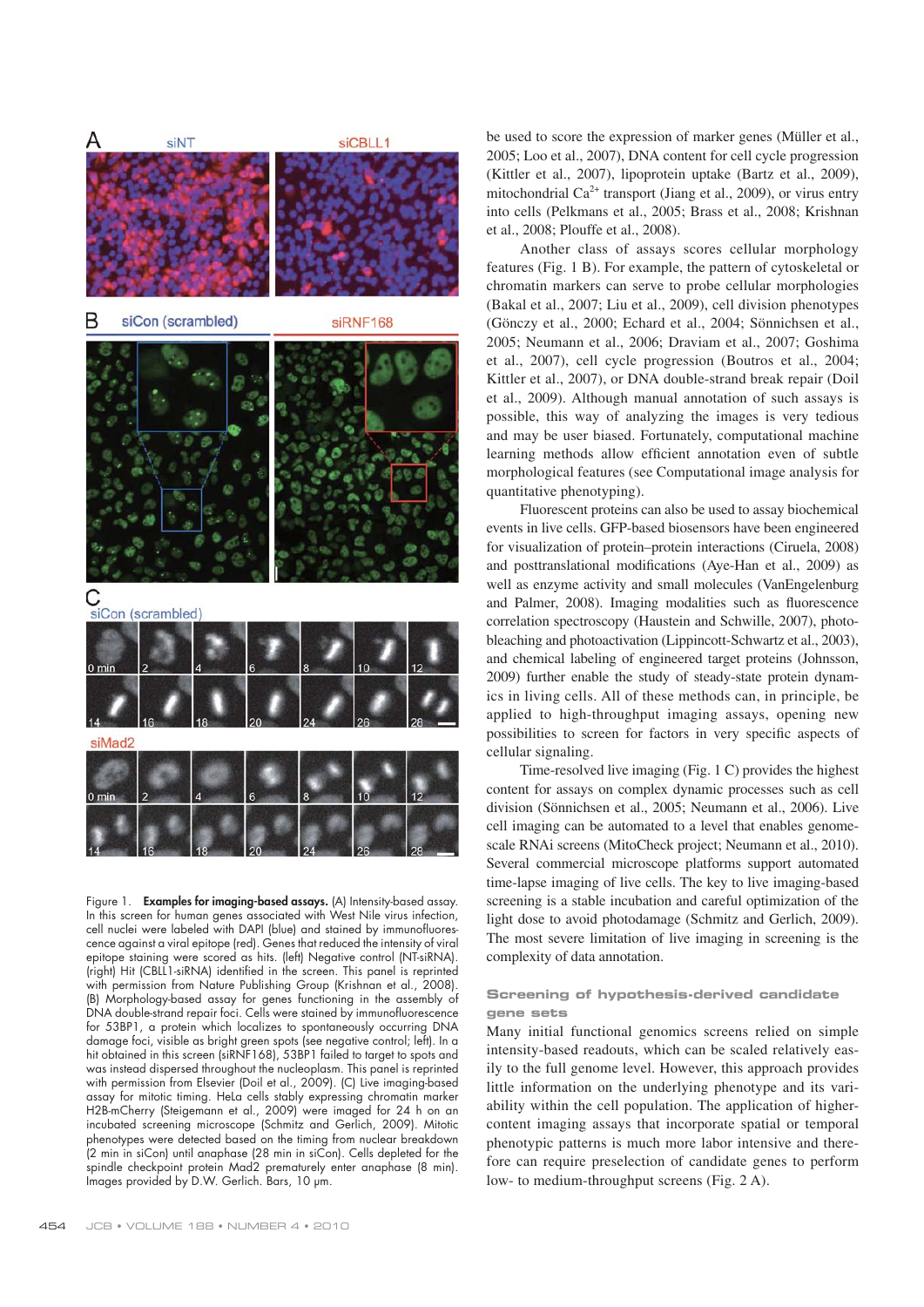

Figure 2. **Screening strategies.** (A) Secondary screening on candidate gene sets either derived from genome-wide primary screens (left) or derived based on a hypothesis and systems biology resources such as genetic interaction, proteomics, or bioinformatics data (right). The smaller size of perturbation conditions allows high-resolution spatial and temporal imaging or assays sampling protein mobility (for example, FRAP) or protein–protein interaction (for example, by fluorescence resonance energy transfer [FRET] or fluorescence correlation spectroscopy [FCS]). (B) Typical time line for implementation of an RNAi screen. Screening assays typically derive from a manual visual assay development, which aims at maximizing the discrimination between selected positive and negative controls. In the next step, the automation of sample preparation, data acquisition, storage, and analysis parameters has to be implemented and tested in a pilot screen. After the acquisition of the entire genome, quality control procedures reduce the number of validated hits.

Candidate gene sets can be derived from a low-level functional assay in a genome-wide screen. Alternatively, published information (e.g., from other large-scale experiments or public databases) can serve to compile target gene lists. At this level, a basic hypothesis can be incorporated into the screening strategy. For example, it may be reasonable to screen only proteins localizing to a certain subcellular structure (Skop et al., 2004) or defined classes of enzymes like kinases (Pelkmans et al., 2005). The level of detail needed in a functional genomics assay as well as the number of experimental perturbation conditions will vary considerably depending on the biological question. In some applications, it may be advantageous to sample only very few experimental conditions with ultra high– content assays such as time-lapse imaging, whereas others may not require sophisticated assays and/or lack a rationale to define reasonable sets of candidate genes.

In any screening scenario, assay optimization affects both sample preparation as well as data analysis strategy. The assay optimization often requires more effort and time than that to perform the actual screen (Fig. 2 B). Once an assay has been established, it needs to be scaled and tested for realistic screening conditions. For this, automated microscopy and computational image analysis parameters have to be carefully adjusted, which still remains the most difficult part for cell biologists. Next, negative controls and selected perturbation conditions representative for the subsequent large-scale screens should be used to perform pilot screens. It is advisable to establish standardized quality control procedures already at this stage to ensure subsequent consistent recording of the full dataset.

#### **RNAi in screening applications**

The discovery of RNAi as a conserved gene-silencing mechanism (Fire et al., 1998; Meister and Tuschl, 2004) has been the starting point for functional genomics studies in organisms previously inaccessible to systematic genetic perturbations. Several types of reagents have been developed to induce RNAi, which have also been used in screening applications. In mammalian cells, the most common are chemically synthesized short double-stranded RNA (dsRNA) oligomers (siRNAs; Elbashir et al., 2001), which can be obtained commercially as libraries targeting the entire genome or subsets targeting specific processes or gene families. As an alternative to chemical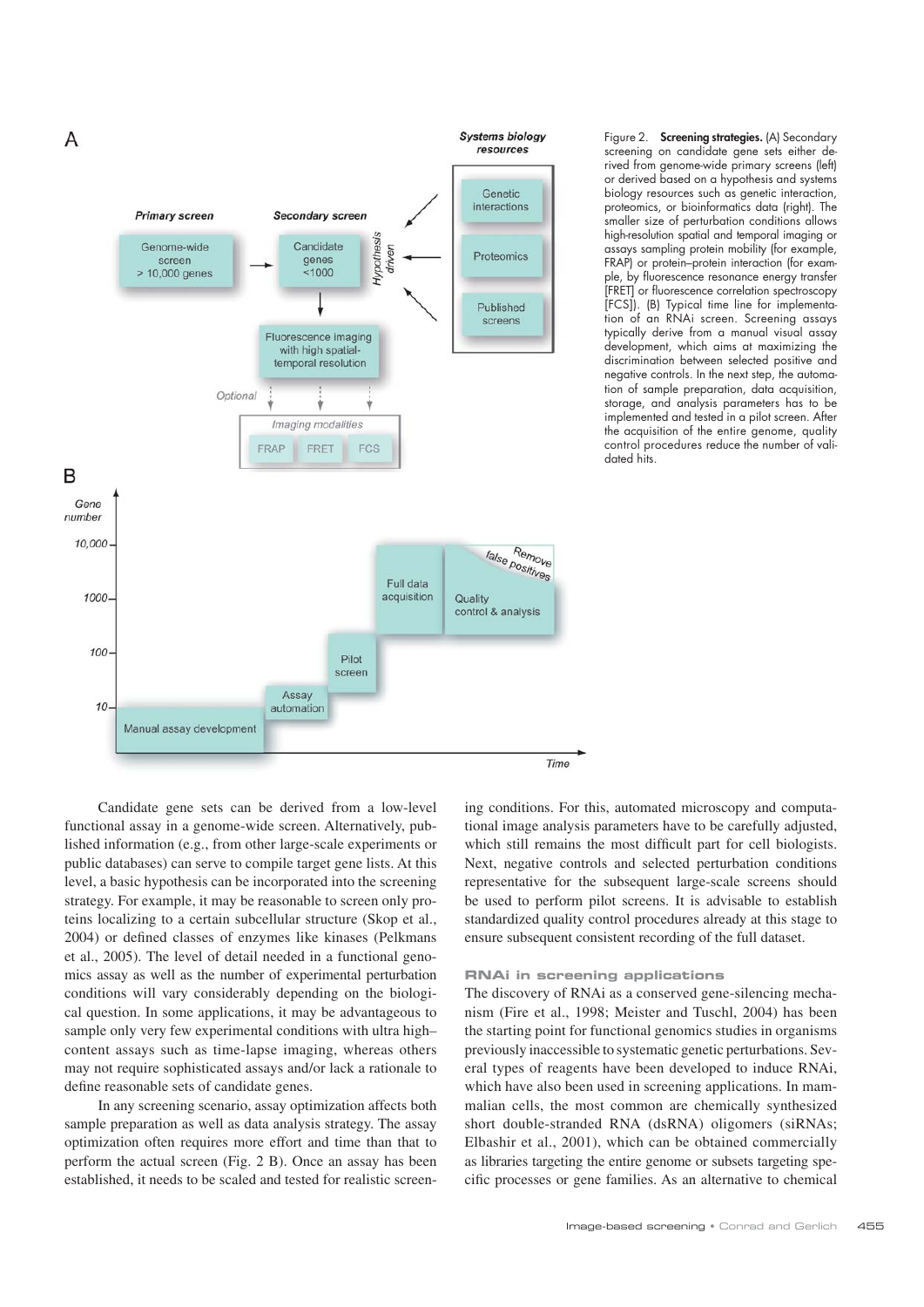synthesis of siRNAs, long dsRNAs can be enzymatically digested in vitro by Dicer or RNase III into heterogeneous pools of endo-RNase–prepared siRNAs (esiRNAs; Yang et al., 2002; Buchholz et al., 2006). A third method to induce RNAi uses the expression of short hairpin RNAs from plasmid vectors, which are cleaved into siRNAs by the endogenous Dicer enzyme (Root et al., 2006; Snøve and Rossi, 2006; Wiznerowicz et al., 2006). In contrast to the transient knockdown mediated by siRNA or esiRNA, the latter method enables stable RNAi in long-term gene-silencing studies. However, it requires transfection methods that can be less efficient and more toxic than transfection of siRNAs. Furthermore, the levels of vector-expressed short hairpin RNA are often difficult to control, which can be critical for potential concentrationdependent off-target effects (Jackson et al., 2006).

In some cell types like *Drosophila melanogaster* S2 cells, RNAi can be induced by simply adding dsRNA directly to the culture medium. However, most other cell types require transfection methods to deliver RNAi reagents. siRNAs or esiRNAs can be efficiently transfected by chemical transfection reagents using liquid-handling robotics and multiwell plates. As an alternative method, cell transfection arrays have been developed that contain dried spots of siRNA oligonucleotides mixed with transfection and matrix reagents. A uniform layer of cells seeded onto transfection arrays is then transfected locally at each spot by solid-phase transfection (Ziauddin and Sabatini, 2001; Erfle et al., 2004, 2007; Erfle and Pepperkok, 2007). Thereby, a large number of replica transfection plates can be generated in a single step. These can be distributed and stored for subsequent use in various screening applications without the need of further robotics (Neumann et al., 2006). Although transfection arrays are cheap and convenient to use, establishing the challenging production workflow and quality control procedures might be solved best in large central facilities. The main limitation of transfection arrays is the risk of cross-contamination from neighboring spots. However, solidphase transfection can also be applied in multiwell plates, thereby avoiding cross-contamination between different siRNA oligonucleotides (Erfle et al., 2008).

#### **Microscope automation**

Initial imaging-based screening was often implemented on standard motorized epifluorescence microscopes, to which the automation was added by academic researchers. This requires motorized control of stage positioning, fluorescence filters, and camera acquisition, which is now available as preassembled systems from all major microscope providers. One of the most challenging tasks in microscope automation is the focus control (Shen et al., 2006). Initial systems implemented image-based autofocus methods that first record entire z stacks of images to determine the focal plane with maximal information content. This method has the advantage to correctly position the focus even when cellular geometry changes, for example, in morphological phenotypes. However, image-based autofocus is slow and it exposes the specimen to excessive light-causing photodamage. An alternative autofocusing method measures the reflection of a laser at the surface of the tissue culture dish or multiwell plate. This method is appropriate to image adherent cells at a defined z offset, and it is very robust, fast, and minimizes perturbation of the specimen by light exposure. Reflection-based autofocusing requires specific hardware that has recently become available from most major microscope companies.

Another difficulty in automating microscopy for screening applications is the supply of objective immersion media. Therefore, most screens use dry objectives. With short working distance, the numerical aperture available for dry objectives will suit the requirements for most image-based screening assays. However, systems for automated water supply on immersion objectives with higher numerical aperture have been developed by some microscope companies.

With the increased demand for automated microscopes, several companies developed dedicated screening microscopes. These were optimized for throughput and robustness, but they are often less flexible for specific assay requirements. For example, they use proprietary software and image formats, which limit their integration into specialized image analysis pipelines. As a more flexible alternative, powerful open source software has been developed for microscope control, database integration, and image processing (Text box 1).

## **Computational image analysis for quantitative phenotyping**

Automated image processing is the key for reliable quantitative measurements in high-throughput microscopy. After image preprocessing by denoising and background correction, the starting point for any cell-based assay is the identification of objects or cells by segmentation algorithms (Fig. 3 A). Segmentation algorithms detect objects based on a priori knowledge of their properties (like brightness, size, homogeneity, or edge information). Which object detection algorithm performs best highly depends on the specific fluorescent markers and cellular morphologies of a particular assay. Image segmentation is still one of the most challenging aspects when implementing an image analysis workflow for screening. To facilitate cell detection, fluorescent DNA or chromatin markers are often used because labeled cell nuclei have well-defined contours and they are well separated from neighboring cells (Megason and Fraser, 2007). Dilation of cell nuclei contours can serve to define cytoplasmic regions.

Because of the high experimental variability of most staining procedures, absolute fluorescence intensities for quantification of marker levels usually do not provide reproducible measures within large-scale experiments. Therefore, intensitybased assays mostly rely on fluorescence ratios related to a counterstained reference marker in individual cells. With this, imaging-based ratio metric measurements can be as sensitive as flow cytometry devices (Gordon et al., 2007).

To annotate distinct morphological phenotypes, pattern recognition methods have been developed, among which supervised machine learning classifiers are most common. These methods first require detailed quantitative description of shape and texture of each segmented cell. Several collections of algorithms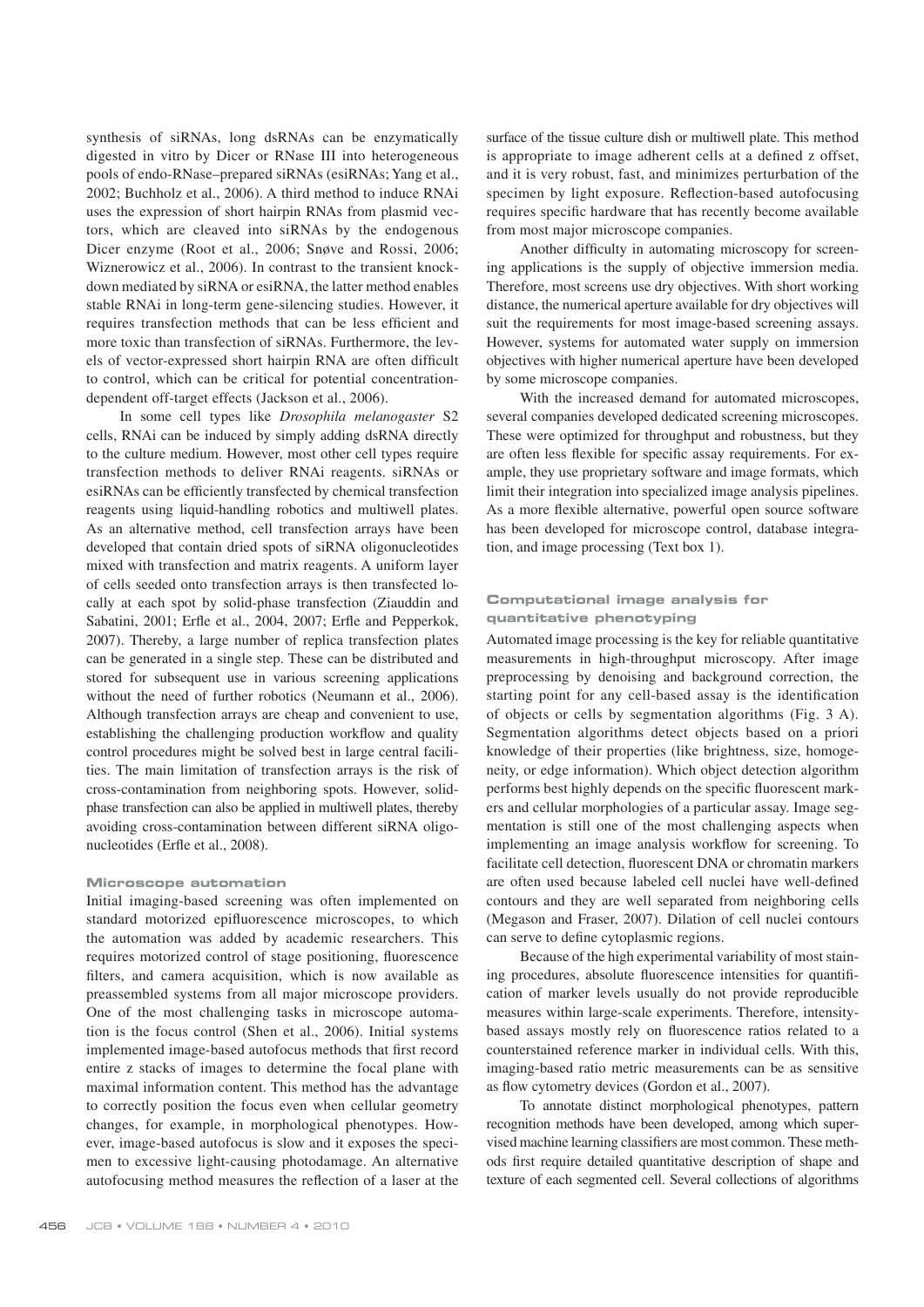to calculate such statistical features have been published (Haralick et al., 1973; Prokop and Reeves, 1992; Walker and Jackway, 1996), which can be combined to define cellular morphologies by numerical vectors. In the next step of supervised machine learning, a classification algorithm needs to be trained on user-defined examples for cellular morphology classes (Fig. 3 B). A widely used classification algorithm, support vector machine, automatically determines a boundary (termed hyperplane) within the multidimensional feature space, which optimally discriminates the user annotated cellular morphologies (Fig. 3 C). This classifier can be subsequently applied to annotate cell morphologies in large-scale image data (Fig. 3 D). In practice, supervised machine learning succeeded to accurately classify a variety of phenotypes typically in the range of 70–90%, including localization to subcellular structures, mitotic phenotypes, and virus infection (Boland and Murphy, 2001; Conrad et al., 2004; Neumann et al., 2006; Rämö et al., 2009). In fact, classifiers for subcellular objects have been shown to outperform human annotation for localization patterns of Golgi apparatus, endosomes, or lysosomes (Glory and Murphy, 2007). The orientation of the classification hyperplane and its distance to cellular objects in the feature space can also be directly used for de-

tailed phenotypic profiling (Loo et al., 2007). In any case, a good representation of phenotypical variability in the training data is essential for accurate annotation of the full screening data.

Supervised machine learning can, in principle, also be used to annotate cellular dynamics in live imaging data. This requires a workflow combining morphology classification with the tracking of cells over time. However, because the maximal classification accuracy is rarely higher than 95% per object, cellular trajectories typically contain multiple annotation errors. Some efforts have been made to improve the classification accuracy in time series by suppressing biologically illegitimate transitions of morphological states. Although this has been shown to improve the annotation accuracy in an assay based on mitotic chromosome morphologies (Harder et al., 2009; Zhou et al., 2009), its application to other assays will require implementation of specific biological a priori models. To overcome this limitation, automatically extracted class transition probabilities can serve to correct classification errors without user supervision, providing a generic tool for time-resolved phenotype annotation (will be released as open source software CellCognition in 2010; unpublished data).

The most severe limitation of current machine learning approaches to RNAi screening is the dependence on a supervised training step. The definition of morphology classes is

#### Text box 1. **Open source software projects for image-based screening**

#### M**Manager**

MManager (http://www.micro-manager.org) is software used to control automated image acquisition on motorized microscopes. Supported hardware devices include motorized microscope stands from various companies as well as a large number of illumination sources, shutters, filter wheels, scanning stages, and digital cameras. µManager provides a graphical user interface through integration into ImageJ software (National Institutes of Health). µManager can be easily extended to support new hardware through standardized application programming interfaces. MManager can, in principle, control epifluorescence and spinning-disc microscopes but does not support laser-scanning microscopes.

#### **Open Microscopy Environment (OME)**

OME (http://www.openmicroscopy.org/site) was designed to establish standards in multidimensional microscopy (Swedlow et al., 2003). A suite of software tools supports standardized annotation and storage of images, microscope settings, and analysis results (Goldberg et al., 2005). A recent extension established OME as a server platform linked to different web-based application tools, for example, for visualization and basic image analysis (Moore et al., 2008). This client-server application architecture (OME Remote Objects called OMERO) enables implementation of visualization control in webpages to browse data on remote OME servers. OME also provides a common image format for microscopy (OME-TIFF) and, through Bio-Formats (http://www.loci.wisc.edu/ome/formats.html), provides software libraries that can parse almost all current microscope image data structures.

#### **CellProfiler**

CellProfiler (http://www.cellprofiler.org) is software for data exploration and image analysis, designed for the needs of high-throughput imaging. It provides a graphical user interface to manage complex image analysis workflows and offers some functionality in feature extraction and machine learning (Sigal et al., 2006; Jones et al., 2008, 2009; Rämö et al., 2009). The software CellClassifier provides support vector machine classification to CellProfiler (Rämö et al., 2009).

#### **CellHTS**

The software CellHTS is part of a software project Bioconductor (http://www.bioconductor.org), which adds functionality to the statistical software R for the analysis of high-content screens. CellHTS can be used to compute the Z' scores on the experiment-wide level of screens, offering various normalization graphical visualization options (Boutros et al., 2006). CellHTS also links to Gene Ontology and BioMart data warehouses to serve as a data mining tool.

> often based on a relatively small training dataset, which may be unrepresentative or lack rare phenotypic aberrations. Iterative supervised machine learning can be performed to raise the chance of discovering rare unknown phenotypes. Thereby, automated preselection of aberrant morphologies enables annotation of a more comprehensive classifier (Jones et al., 2009). Alternatively, iterative clustering of morphology classes can build a model that includes rare and unexpected phenotypes (Yin et al., 2008). Finally, unsupervised machine learning methods are available for clustering cellular morphologies into phenotype classes without any user interaction. Although these methods bear big promise, their performance in real-life biological screening applications still needs to be demonstrated.

#### **Quality control and validation of hits**

Optimizing an assay for screening requires a quantitative parameter for sensitivity and robustness of signal detection. A widely used measure for assay performance is the  $Z'$  score, which defines the discriminative power of an assay between unperturbed negative controls and cells perturbed with a positive control that induces the respective phenotype (Zhang et al., 1999). Based on this quality score, the best experimental parameters can be determined, for example, the cell seeding density, transfection conditions, or image analysis parameters. Calculating  $Z'$  scores is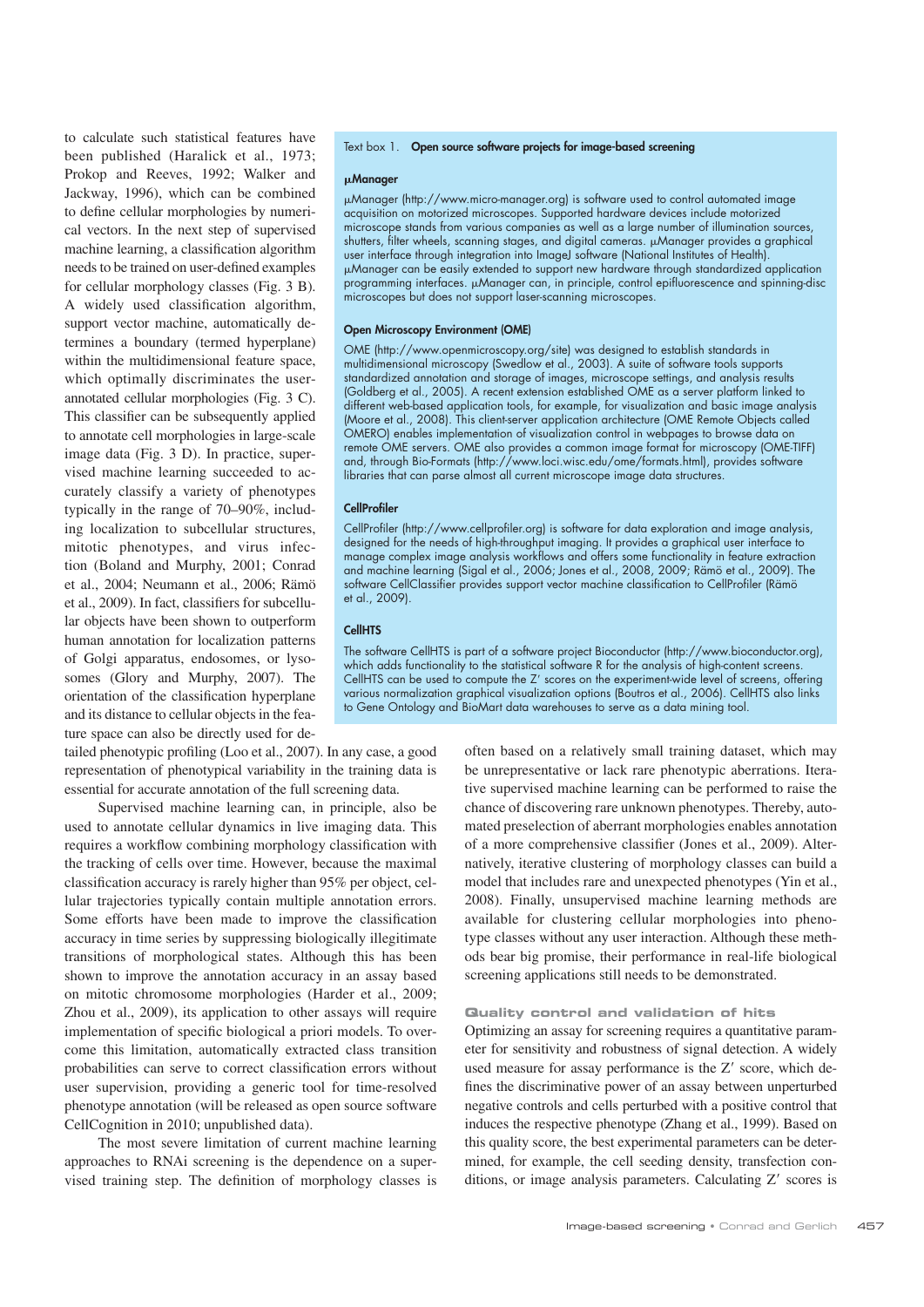Figure 3. **Supervised machine learning for classification of cellular morphologies.** (A) Detection of cells based on fluorescent chromatin label (core histone 2B fused to GFP; Kanda et al., 1998), as indicated by red contours. A set of quantitative texture and shape features is then extracted for each segmented object. (B) Manual annotation of morphology classes. In this example, interphase cell nuclei are annotated by green asterisks, and metaphase chromosome plates are annotated by yellow asterisks. (C) The hyperplane that optimally separates the two different morphology classes is automatically determined by the classification algorithm. The hyperplane can be defined by linear functions (as shown) or by radial base functions, depending on the classification algorithm. (D) The trained classifier can be applied to new data for automated classification of trained morphology classes. The yellow and green contours label interphase and metaphase morphology classes as shown in B. (E) Time-resolved assay for mitotic progression. Live HeLa cells expressing fluorescent core histone 2B (H2B-GFP) were imaged by automated time-lapse microscopy for 24 h using a 10× dry objective. Morphological classes were annotated by machine learning and pattern classification. This panel is reprinted with permission from Nature Publishing Group (Neumann et al., 2006). Bars, 20 μm.



straightforward, but it has been found to be less robust in more complex screens, for example, when the siRNA transfection efficiency is variable (Birmingham et al., 2009). Improved quality scores for RNAi screening assays can be calculated by taking into account pools of siRNA targeting one gene (König et al., 2007) or multiple experimental replicas of siRNA conditions combined with plate to plate variation (Zhang et al., 2008).

Two recent RNAi screens on cell cycle regulation in mammalian cells demonstrated surprisingly little overlap  $(\sim 10\%)$ of the hit lists (Mukherji et al., 2006; Kittler et al., 2007). This may in part reflect cell line–specific differences or the use of different RNAi reagents but raises concerns about a generally high rate of false hits in RNAi screens (Echeverri et al., 2006). A study on screening reproducibility indicated a complex pattern of how siRNA design, cell type, and the cellular context impact phenotypic readouts (DasGupta et al., 2007). Moreover, several cell population context–dependent parameters showed an impact on virus infection and endocytosis assays, which can serve to improve the phenotype annotation accuracy (Snijder et al., 2009).

A potential source of false positive hits in RNAi screens are off-target effects of the RNAi reagents. The main reason for potential off-target effects in mammalian RNAi screens is the relatively high tolerance of mismatches on the siRNA (Birmingham et al., 2006). Several validation strategies are available. RNAi phenotypes should be reproduced by at least two distinct siRNAs. A correlation of the phenotype penetrance caused by different siRNAs and the depletion level provides support for the specificity of an RNAi phenotype. A powerful validation strategy tests for RNAi phenotype complementation by overexpression of an RNAi-resistant version of the target gene (Echeverri et al., 2006). A resource for such RNAi phenotype rescue experiments is mouse transgenes cloned from bacterial artificial chromosomes for stable expression in cultured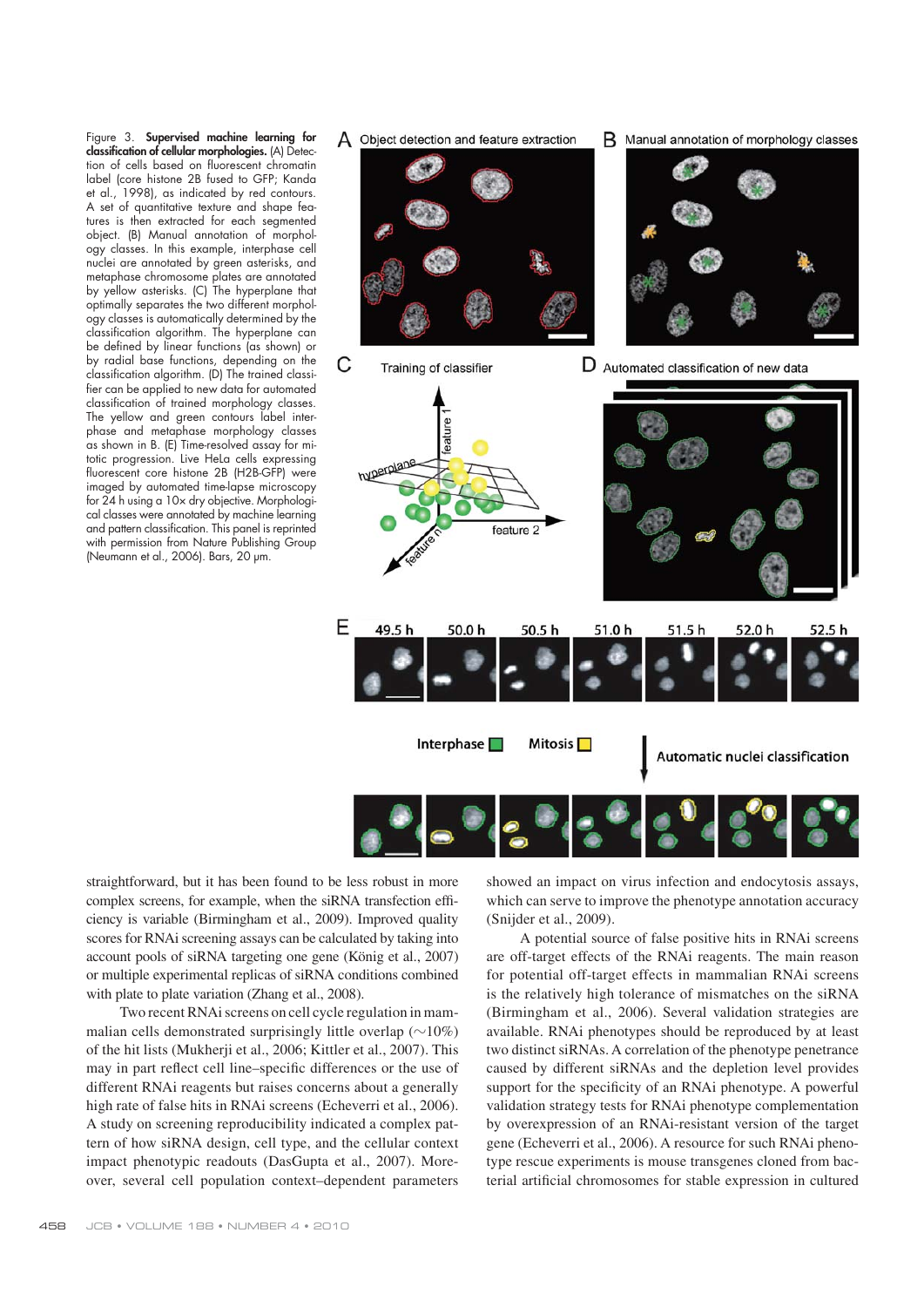mammalian cells (Poser et al., 2008). Together, these studies highlight that hit lists resulting from primary RNAi screens bear limited value and that without detailed validation and follow up analysis, each "hit" should be considered not more than a candidate.

## **Linking screening data to systems biology resources**

The ever-increasing content in image-based screening assays poses new challenges on the statistical analysis and data mining. Multiparametric phenotype descriptors, phenoprints, can be used to cluster genes in functional groups of similar RNAi phenotypes, which then can be related to potential common cellular processes, signaling pathways, or protein complex formation (Perlman et al., 2004; Skop et al., 2004; Pelkmans et al., 2005; Sönnichsen et al., 2005; Neumann et al., 2006; Loo et al., 2007). This requires sophisticated normalization and multivariate analysis methods to compensate potential experimental variations on the level of plates, wells, or cellular subpopulations (Text box 1; Boutros et al., 2004).

Comparison with multiple large-scale datasets, for example, subcellular protein localization, protein–protein interaction, and automated mining of published literature (Jensen et al., 2009), can be used to increase the relevance of a hit list obtained by RNAi screening. Furthermore, the comparison of different screens can be used for validation. This has been recently applied in a cell-based screen for antimalaria compounds, which were validated by comparison with >100 published unrelated cellular and enzymatic screens (Plouffe et al., 2008). Public access to original image data and their phenotypic annotations is necessary for comparing multiple large-scale datasets. This has been provided by RNAi screening databases for *Caenorhabditis elegans* (Gunsalus et al., 2004; Sönnichsen et al., 2005) and *Drosophila* (Flockhart et al., 2006), and similar resources for mammalian cells will be available in the near future (MitoCheck database; Neumann et al., 2010). However, the lack of standards for cell types, RNAi reagents, assay design, data analysis, and phenotype ontology still severely limits the integrated analysis of multiple large-scale datasets. Future efforts should address such standards, as it has been achieved, for example, in expression array profiling (Brazma et al., 2001).

#### **Conclusions**

The past few years have established microscopy as a highcontent screening method for a broad spectrum of biological questions. Both microscope hardware and analysis software are now available to perform imaging-based screening in standard cell biology laboratories. Yet, advanced imaging modalities like time-lapse imaging require vast resources for screening on a genome-wide scale. The increasing number of large-scale systems biology data resources provides a basis to define meaningful candidate gene sets for hypothesis-based screening, for example, by focusing on genes of a certain functional class or intracellular compartment.

The design of new assays and workflows is still tedious, often limited by rigid software user interfaces and proprietary data formats. Improved modular software and databases will be needed to transform automated microscopy into a tool for hypothesis-driven research projects with daily changing assay needs. The integration of machine learning methods into microscope-controlling software will be an important next step for increasing assay content in screening. Based on classification of an image object or phenotypic event, the microscope could be automatically reconfigured, for example, to alter spatial or temporal resolution. This will also enable the implementation of new imaging modalities into screening applications like fluorescence correlation spectroscopy or photobleaching/ photoactivation assays or provide event-driven feedback on robotic drug addition. Once the hurdle of hardware and software integration is overcome, imaging-based assays will open new options for systems biology. In the long run, we may envision completely autonomous "robot-scientists" (King et al., 2009) executing cycles of experimentation and hypotheses generation on automated microscopes.

We thank Dimitry Kotlyar, Gabor Csucs, Wolfram H. Gerlich, Thomas Walter, Beate Neumann, and Jean-Karim Heriche for critical comments on the manuscript.

This work was supported by Swiss National Science Foundation research grant 3100A0-114120 and a European Young Investigator award of the European Science Foundation to D.W. Gerlich.

#### Submitted: 19 October 2009 Accepted: 25 January 2010

# **References**

- Aye-Han, N.N., Q. Ni, and J. Zhang. 2009. Fluorescent biosensors for real-time tracking of post-translational modification dynamics. *Curr. Opin. Chem. Biol.* 13:392–397. doi:10.1016/j.cbpa.2009.07.009
- Bakal, C., J. Aach, G. Church, and N. Perrimon. 2007. Quantitative morphological signatures define local signaling networks regulating cell morphology. *Science*. 316:1753–1756. doi:10.1126/science.1140324
- Bartz, F., L. Kern, D. Erz, M. Zhu, D. Gilbert, T. Meinhof, U. Wirkner, H. Erfle, M. Muckenthaler, R. Pepperkok, and H. Runz. 2009. Identification of cholesterol-regulating genes by targeted RNAi screening. *Cell Metab.* 10:63–75. doi:10.1016/j.cmet.2009.05.009
- Birmingham, A., E.M. Anderson, A. Reynolds, D. Ilsley-Tyree, D. Leake, Y. Fedorov, S. Baskerville, E. Maksimova, K. Robinson, J. Karpilow, et al. 2006. 3' UTR seed matches, but not overall identity, are associated with RNAi off-targets. *Nat. Methods*. 3:199–204. doi:10.1038/nmeth854
- Birmingham, A., L.M. Selfors, T. Forster, D. Wrobel, C.J. Kennedy, E. Shanks, J. Santoyo-Lopez, D.J. Dunican, A. Long, D. Kelleher, et al. 2009. Statistical methods for analysis of high-throughput RNA interference screens. *Nat. Methods*. 6:569–575. doi:10.1038/nmeth.1351
- Boland, M.V., and R.F. Murphy. 2001. A neural network classifier capable of recognizing the patterns of all major subcellular structures in fluorescence microscope images of HeLa cells. *Bioinformatics*. 17:1213–1223. doi:10.1093/bioinformatics/17.12.1213
- Boutros, M., A.A. Kiger, S. Armknecht, K. Kerr, M. Hild, B. Koch, S.A. Haas, R. Paro, and N. Perrimon. 2004. Genome-wide RNAi analysis of growth and viability in *Drosophila* cells. *Science*. 303:832–835. doi:10.1126/science.1091266
- Boutros, M., L.P. Brás, and W. Huber. 2006. Analysis of cell-based RNAi screens. *Genome Biol.* 7:R66. doi:10.1186/gb-2006-7-7-r66
- Brass, A.L., D.M. Dykxhoorn, Y. Benita, N. Yan, A. Engelman, R.J. Xavier, J. Lieberman, and S.J. Elledge. 2008. Identification of host proteins required for HIV infection through a functional genomic screen. *Science*. 319:921–926. doi:10.1126/science.1152725
- Brazma, A., P. Hingamp, J. Quackenbush, G. Sherlock, P. Spellman, C. Stoeckert, J. Aach, W. Ansorge, C.A. Ball, H.C. Causton, et al. 2001. Minimum information about a microarray experiment (MIAME)-toward standards for microarray data. *Nat. Genet.* 29:365–371. doi:10.1038/ng1201-365
- Buchholz, F., R. Kittler, M. Slabicki, and M. Theis. 2006. Enzymatically prepared RNAi libraries. *Nat. Methods*. 3:696–700. doi:10.1038/ nmeth912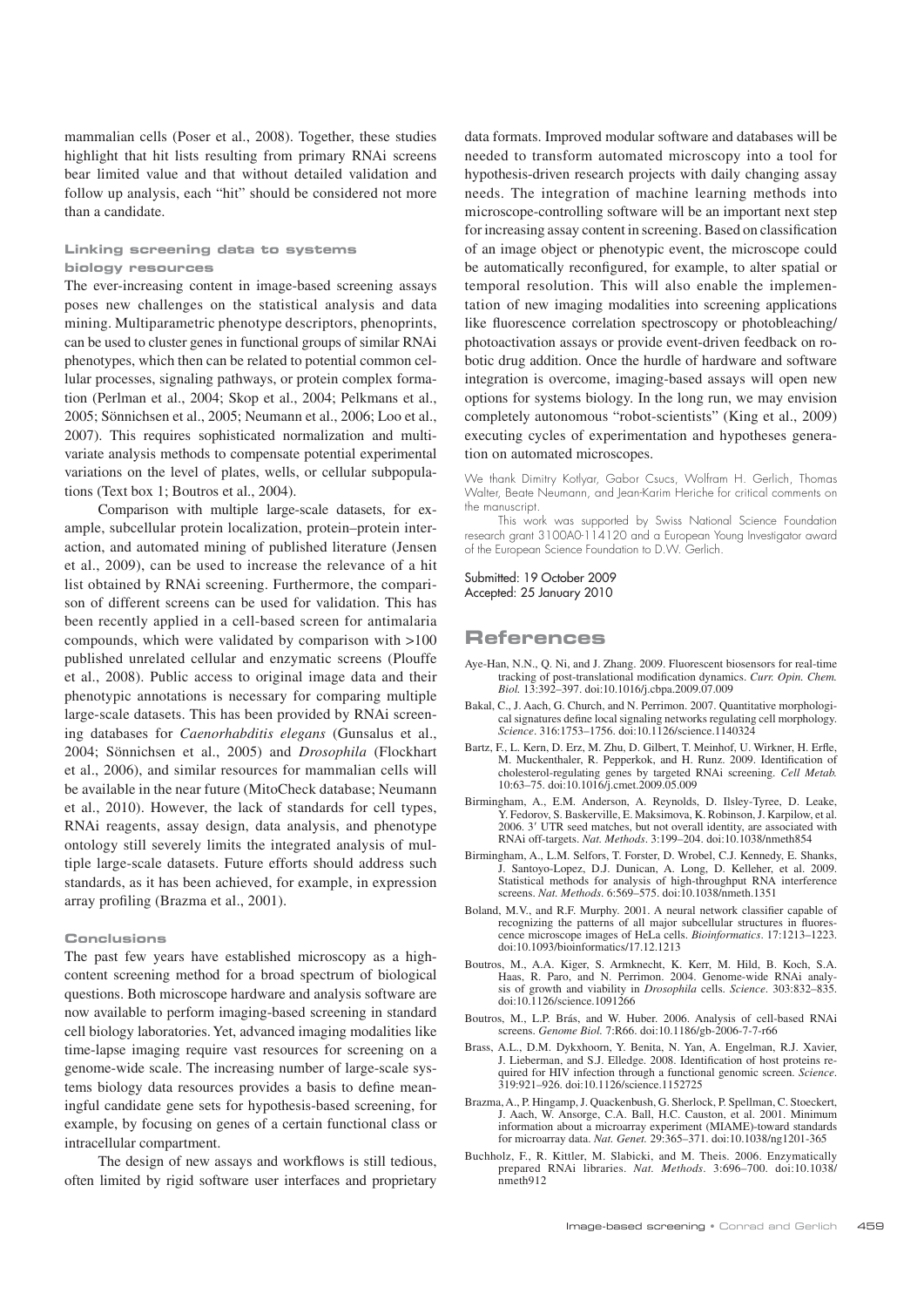- Ciruela, F. 2008. Fluorescence-based methods in the study of protein-protein interactions in living cells. *Curr. Opin. Biotechnol.* 19:338–343. doi:10 .1016/j.copbio.2008.06.003
- Conrad, C., H. Erfle, P. Warnat, N. Daigle, T. Lörch, J. Ellenberg, R. Pepperkok, and R. Eils. 2004. Automatic identification of subcellular phenotypes on human cell arrays. *Genome Res.* 14:1130–1136. doi:10.1101/gr.2383804
- DasGupta, R., K. Nybakken, M. Booker, B. Mathey-Prevot, F. Gonsalves, B. Changkakoty, and N. Perrimon. 2007. A case study of the reproducibility of transcriptional reporter cell-based RNAi screens in *Drosophila*. *Genome Biol.* 8:R203. doi:10.1186/gb-2007-8-9-r203
- Doil, C., N. Mailand, S. Bekker-Jensen, P. Menard, D.H. Larsen, R. Pepperkok, . Ellenberg, S. Panier, D. Durocher, J. Bartek, et al. 2009. RNF168 binds and amplifies ubiquitin conjugates on damaged chromosomes to allow accumulation of repair proteins. *Cell*. 136:435–446. doi:10 .1016/j.cell.2008.12.041
- Draviam, V.M., F. Stegmeier, G. Nalepa, M.E. Sowa, J. Chen, A. Liang, G.J. Hannon, P.K. Sorger, J.W. Harper, and S.J. Elledge. 2007. A functional genomic screen identifies a role for TAO1 kinase in spindle-checkpoint signalling. *Nat. Cell Biol.* 9:556–564. doi:10.1038/ncb1569
- Echard, A., G.R. Hickson, E. Foley, and P.H. O'Farrell. 2004. Terminal cytokinesis events uncovered after an RNAi screen. *Curr. Biol.* 14:1685–1693. doi:10.1016/j.cub.2004.08.063
- Echeverri, C.J., P.A. Beachy, B. Baum, M. Boutros, F. Buchholz, S.K. Chanda, J. Downward, J. Ellenberg, A.G. Fraser, N. Hacohen, et al. 2006. Minimizing the risk of reporting false positives in large-scale RNAi screens. *Nat. Methods*. 3:777–779. doi:10.1038/nmeth1006-777
- Elbashir, S.M., J. Harborth, W. Lendeckel, A. Yalcin, K. Weber, and T. Tuschl. 2001. Duplexes of 21-nucleotide RNAs mediate RNA interference in cultured mammalian cells. *Nature*. 411:494–498. doi:10.1038/35078107
- Erfle, H., and R. Pepperkok. 2007. Production of siRNA- and cDNA-transfected cell arrays on noncoated chambered coverglass for high-content screening microscopy in living cells. *Methods Mol. Biol.* 360:155–161.
- Erfle, H., J.C. Simpson, P.I. Bastiaens, and R. Pepperkok. 2004. siRNA cell arrays for high-content screening microscopy. *Biotechniques*. 37:454– 458: 460: 462.
- Erfle, H., B. Neumann, U. Liebel, P. Rogers, M. Held, T. Walter, J. Ellenberg, and R. Pepperkok. 2007. Reverse transfection on cell arrays for high content screening microscopy. *Nat. Protoc.* 2:392–399. doi:10.1038/nprot.2006.483
- Erfle, H., B. Neumann, P. Rogers, J. Bulkescher, J. Ellenberg, and R. Pepperkok. 2008. Work flow for multiplexing siRNA assays by solid-phase reverse transfection in multiwell plates. *J. Biomol. Screen.* 13:575–580. doi:10.1177/1087057108320133
- Fire, A., S. Xu, M.K. Montgomery, S.A. Kostas, S.E. Driver, and C.C. Mello. 1998. Potent and specific genetic interference by double-stranded RNA in *Caenorhabditis elegans*. *Nature*. 391:806–811. doi:10.1038/35888
- Flockhart, I., M. Booker, A. Kiger, M. Boutros, S. Armknecht, N. Ramadan, K. Richardson, A. Xu, N. Perrimon, and B. Mathey-Prevot. 2006. FlyRNAi: the *Drosophila* RNAi screening center database. *Nucleic Acids Res.* 34:D489–D494. doi:10.1093/nar/gkj114
- Gerlich, D., and J. Ellenberg. 2003. 4D imaging to assay complex dynamics in live specimens. *Nat. Cell Biol.* Suppl:S14–S19.
- Gerlich, D., J. Beaudouin, M. Gebhard, J. Ellenberg, and R. Eils. 2001. Fourdimensional imaging and quantitative reconstruction to analyse complex spatiotemporal processes in live cells. *Nat. Cell Biol.* 3:852–855. doi:10.1038/ncb0901-852
- Giepmans, B.N., S.R. Adams, M.H. Ellisman, and R.Y. Tsien. 2006. The fluorescent toolbox for assessing protein location and function. *Science*. 312: 217–224. doi:10.1126/science.1124618
- Glory, E., and R.F. Murphy. 2007. Automated subcellular location determination and high-throughput microscopy. *Dev. Cell*. 12:7–16. doi:10.1016/ j.devcel.2006.12.007
- Goldberg, I.G., C. Allan, J.M. Burel, D. Creager, A. Falconi, H. Hochheiser, J. Johnston, J. Mellen, P.K. Sorger, and J.R. Swedlow. 2005. The Open Microscopy Environment (OME) Data Model and XML file: open tools for informatics and quantitative analysis in biological imaging. *Genome Biol.* 6:R47. doi:10.1186/gb-2005-6-5-r47
- Gönczy, P., C. Echeverri, K. Oegema, A. Coulson, S.J. Jones, R.R. Copley, J. Duperon, J. Oegema, M. Brehm, E. Cassin, et al. 2000. Functional genomic analysis of cell division in *C. elegans* using RNAi of genes on chromosome III. *Nature*. 408:331–336. doi:10.1038/35042526
- Gordon, A., A. Colman-Lerner, T.E. Chin, K.R. Benjamin, R.C. Yu, and R. Brent. 2007. Single-cell quantification of molecules and rates using open-source microscope-based cytometry. *Nat. Methods*. 4:175–181. doi:10.1038/ nmeth1008
- Goshima, G., R. Wollman, S.S. Goodwin, N. Zhang, J.M. Scholey, R.D. Vale, and N. Stuurman. 2007. Genes required for mitotic spindle

460 JCB • VOLUME 188 • NUMBER 4 • 2010

assembly in *Drosophila* S2 cells. *Science*. 316:417–421. doi:10.1126/ science.1141314

- Gunsalus, K.C., W.C. Yueh, P. MacMenamin, and F. Piano. 2004. RNAiDB and PhenoBlast: web tools for genome-wide phenotypic mapping projects. *Nucleic Acids Res.* 32:D406–D410. doi:10.1093/nar/gkh110
- Haralick, R.M., K. Shanmugam, and I. Dinstein. 1973. Textural features for image classification. *IEEE Trans. Syst. Man Cybern.* 3:610–621. doi:10.1109/TSMC.1973.4309314
- Harder, N., F. Mora-Bermúdez, W.J. Godinez, A. Wünsche, R. Eils, J. Ellenberg, and K. Rohr. 2009. Automatic analysis of dividing cells in live cell movies to detect mitotic delays and correlate phenotypes in time. *Genome Res.* 19:2113–2124. doi:10.1101/gr.092494.109
- Hartwell, L.H., J.J. Hopfield, S. Leibler, and A.W. Murray. 1999. From molecular to modular cell biology. *Nature*. 402:C47–C52. doi:10.1038/35011540
- Haustein, E., and P. Schwille. 2007. Fluorescence correlation spectroscopy: novel variations of an established technique. *Annu. Rev. Biophys. Biomol. Struct.* 36:151–169. doi:10.1146/annurev.biophys.36.040306.132612
- Jackson, A.L., J. Burchard, J. Schelter, B.N. Chau, M. Cleary, L. Lim, and P.S. Linsley. 2006. Widespread siRNA "off-target" transcript silencing mediated by seed region sequence complementarity. *RNA*. 12:1179–1187. doi:10.1261/rna.25706
- Jensen, L.J., M. Kuhn, M. Stark, S. Chaffron, C. Creevey, J. Muller, T. Doerks, P. Julien, A. Roth, M. Simonovic, et al. 2009. STRING 8—a global view on proteins and their functional interactions in 630 organisms. *Nucleic Acids Res.* 37:D412–D416. doi:10.1093/nar/gkn760
- Jiang, D., L. Zhao, and D.E. Clapham. 2009. Genome-wide RNAi screen identifies Letm1 as a mitochondrial Ca2+/H+ antiporter. *Science*. 326:144–147. doi:10.1126/science.1175145
- Johnsson, K. 2009. Visualizing biochemical activities in living cells. *Nat. Chem. Biol.* 5:63–65. doi:10.1038/nchembio0209-63
- Jones, T.R., I.H. Kang, D.B. Wheeler, R.A. Lindquist, A. Papallo, D.M. Sabatini, P. Golland, and A.E. Carpenter. 2008. CellProfiler Analyst: data exploration and analysis software for complex image-based screens. *BMC Bioinformatics*. 9:482. doi:10.1186/1471-2105-9-482
- Jones, T.R., A.E. Carpenter, M.R. Lamprecht, J. Moffat, S.J. Silver, J.K. Grenier, A.B. Castoreno, U.S. Eggert, D.E. Root, P. Golland, and D.M. Sabatini. 2009. Scoring diverse cellular morphologies in image-based screens with iterative feedback and machine learning. *Proc. Natl. Acad. Sci. USA*. 106:1826–1831. doi:10.1073/pnas.0808843106
- Kanda, T., K.F. Sullivan, and G.M. Wahl. 1998. Histone-GFP fusion protein enables sensitive analysis of chromosome dynamics in living mammalian cells. *Curr. Biol.* 8:377–385. doi:10.1016/S0960-9822(98)70156-3
- King, R.D., J. Rowland, S.G. Oliver, M. Young, W. Aubrey, E. Byrne, M. Liakata, M. Markham, P. Pir, L.N. Soldatova, et al. 2009. The automation of science. *Science*. 324:85–89. doi:10.1126/science.1165620
- Kittler, R., L. Pelletier, A.K. Heninger, M. Slabicki, M. Theis, L. Miroslaw, I. Poser, S. Lawo, H. Grabner, K. Kozak, et al. 2007. Genome-scale RNAi profiling of cell division in human tissue culture cells. *Nat. Cell Biol.* 9:1401–1412. doi:10.1038/ncb1659
- König, R., C.Y. Chiang, B.P. Tu, S.F. Yan, P.D. DeJesus, A. Romero, T. Bergauer, A. Orth, U. Krueger, Y. Zhou, and S.K. Chanda. 2007. A probability-based approach for the analysis of large-scale RNAi screens. *Nat. Methods*. 4:847–849. doi:10.1038/nmeth1089
- Krishnan, M.N., A. Ng, B. Sukumaran, F.D. Gilfoy, P.D. Uchil, H. Sultana, A.L. Brass, R. Adametz, M. Tsui, F. Qian, et al. 2008. RNA interference screen for human genes associated with West Nile virus infection. *Nature*. 455:242–245. doi:10.1038/nature07207
- Lippincott-Schwartz, J., N. Altan-Bonnet, and G.H. Patterson. 2003. Photobleaching and photoactivation: following protein dynamics in living cells. *Nat. Cell Biol.* Suppl:S7–S14.
- Liu, T., D. Sims, and B. Baum. 2009. Parallel RNAi screens across different cell lines identify generic and cell type-specific regulators of actin organization and cell morphology. *Genome Biol.* 10:R26. doi:10.1186/gb-2009-10-3-r26
- Loo, L.H., L.F. Wu, and S.J. Altschuler. 2007. Image-based multivariate profiling of drug responses from single cells. *Nat. Methods*. 4:445–453.
- Megason, S.G., and S.E. Fraser. 2007. Imaging in systems biology. *Cell*. 130:784–795. doi:10.1016/j.cell.2007.08.031
- Meister, G., and T. Tuschl. 2004. Mechanisms of gene silencing by doublestranded RNA. *Nature*. 431:343–349. doi:10.1038/nature02873
- Moore, J., C. Allan, J.M. Burel, B. Loranger, D. MacDonald, J. Monk, and J.R. Swedlow. 2008. Open tools for storage and management of quantitative image data. *Methods Cell Biol.* 85:555–570. doi:10.1016/ S0091-679X(08)85024-8
- Mukherji, M., R. Bell, L. Supekova, Y. Wang, A.P. Orth, S. Batalov, L. Miraglia, D. Huesken, J. Lange, C. Martin, et al. 2006. Genome-wide functional